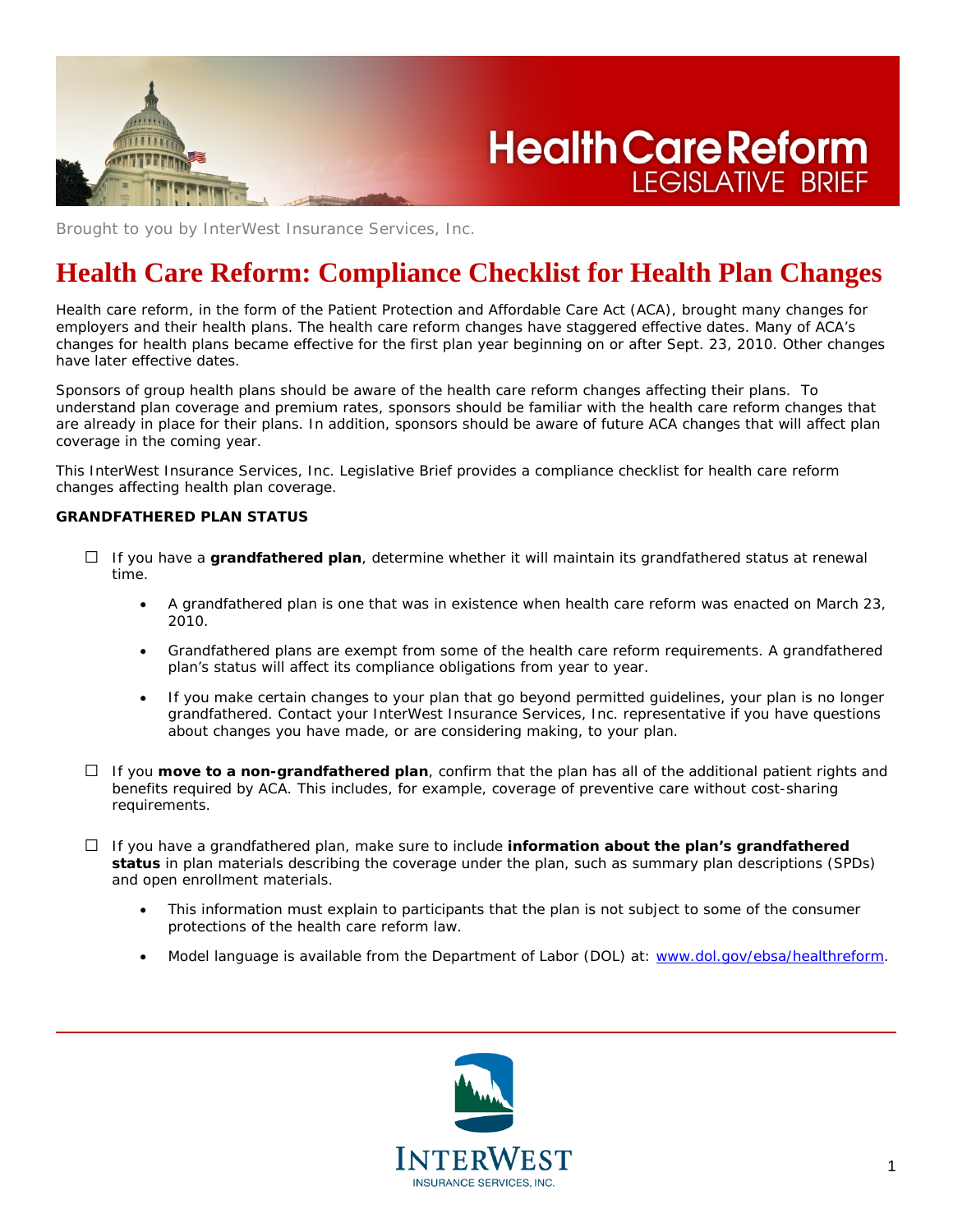# **PLAN AMENDMENTS – ALL PLANS**

## *Dependent Coverage to Age 26*

- □ Effective for the first plan year beginning on or after Sept. 23, 2010, your plan should cover **dependents up to age 26**.
	- If your plan is grandfathered, it is not required to cover adult children who are eligible for coverage sponsored by their employer for plan years beginning before Jan. 1, 2014.
	- Other than the relationship between the child and the participant, your plan may not impose any eligibility restrictions on dependents under age 26, such as a requirement that the dependent be a full-time student or unmarried.
	- The federal tax code was changed so that the value of this dependent coverage is excluded from an employee's income until the end of the tax year in which the child turns age 26. In addition, all states should now be in conformity with this federal tax law change.

# *Lifetime and Annual limits*

- □ Effective for the first plan year beginning on or after Sept. 23, 2010, your plan must have **eliminated lifetime limits** on essential health benefits.
- $\Box$  Beginning **Jan. 1, 2014**, health plans will be prohibited from placing annual limits on essential health benefits. Until then, however, restricted annual limits are permitted. Unless your plan received an annual limit waiver, its annual limits on essential health benefits must comply with the following amounts for each applicable plan year:
	- For plan years beginning on or after Sept. 23, 2010, a plan may impose a minimum annual limit of \$750,000.
	- For plan years beginning on or after Sept. 23, 2011, a plan may impose a minimum annual limit of \$1.25 million.
	- For plan years beginning on or after Sept. 23, 2012 (but before Jan. 1, 2014), a plan may impose a minimum annual limit of \$2 million.
	- The waiver program closed to applications effective Sept. 22, 2011**.** If your plan received a waiver, it must comply with the requirements of the waiver, including **providing a notice** informing current and eligible participants that the plan does not meet the minimum annual limits and has received a waiver of the requirement. HHS's model notice is available at: [http://cciio.cms.gov/resources/files/06162011\\_annual\\_limit\\_guidance\\_2011-2012\\_final.pdf.](http://cciio.cms.gov/resources/files/06162011_annual_limit_guidance_2011-2012_final.pdf)

# *Pre-Existing Condition Exclusions*

- □ Effective for the first plan year beginning on or after Sept. 23, 2010, your plan must have eliminated **preexisting condition exclusions** for children **under age 19**.
	- Pre-existing condition exclusions will be eliminated altogether for plan years beginning on or after **Jan. 1, 2014**.

© 2010-2012 Zywave, Inc. All rights reserved.

This InterWest Insurance Services, Inc. Legislative Brief is not intended to be exhaustive nor should any discussion or opinions be construed as legal advice. Readers should contact legal counsel for legal advice.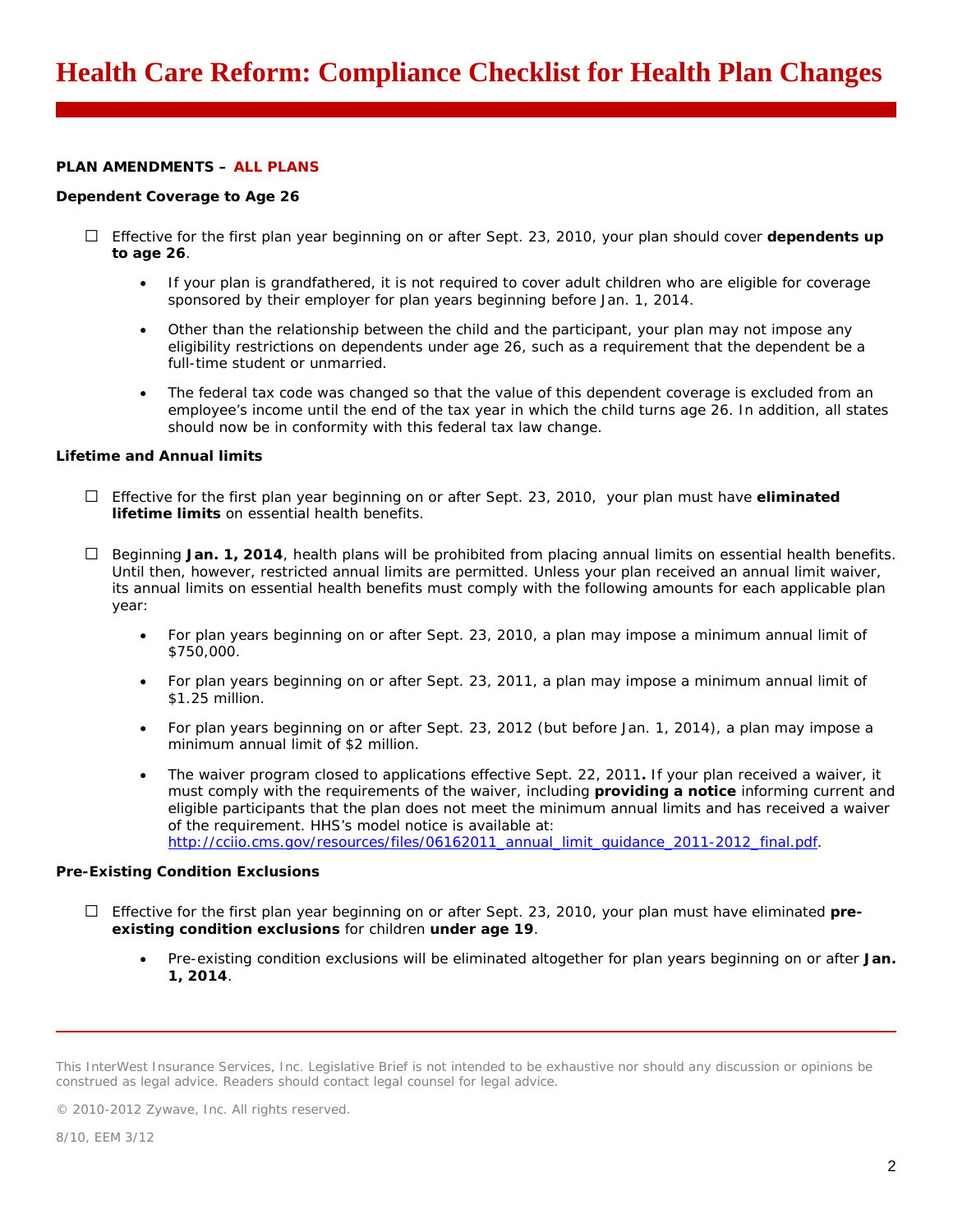## *Tax-Advantaged Medical Accounts*

- □ Plans that include tax-advantaged medical accounts, such as **FSAs, HSAs, HRAs or Archer MSAs**, must be amended for new requirements.
	- Plans that permit reimbursement of **over-the-counter medicine or drugs** must have been amended to provide that these expenses are reimbursable only with a doctor's prescription (except for insulin) if they are incurred after Dec. 31, 2010.
	- Plans that cover expenses of dependents must have been amended to be consistent with any dependent eligibility changes related to the **age 26 rule** (note that HSA distribution rules have not been changed).
	- **Beginning in 2013**, a health FSA offered through a cafeteria plan will have to limit the amount of salary reduction contributions that employees can make. Effective for taxable years beginning after Dec. 31, 2012, employees may not elect to contribute more than **\$2,500 per year** to a health FSA. This amount will increase in future years to reflect cost-of-living increases.

## *Rescissions*

- $\Box$  Your plan must have been amended to incorporate rules regarding rescissions.
	- A rescission is a termination of coverage that has a retroactive effect. However, a retroactive cancellation is not a rescission to the extent it is caused by a failure to pay premiums.
	- Effective for plan years beginning on or after Sept. 23, 2010, rescissions are only permitted in cases of fraud or intentional misrepresentation of a material fact.
	- Written notice of any rescission must be provided at least 30 days in advance.

# **PLAN AMENDMENTS – NON-GRANDFATHERED PLANS ONLY**

# *Preventive Services*

- □ Effective for plan years beginning on or after Sept. 23, 2010, your plan must cover recommended **preventive services** without cost-sharing requirements. However, if your plan is grandfathered, this requirement does not apply.
- □ Effective for plan years starting on or after **Aug. 1, 2012**, non-grandfathered plans must cover specific **preventive services for women** without cost-sharing requirements. These services include well-woman visits, STD screening and contraceptives. Exceptions to the contraceptives requirement apply to certain religious employers.

## *Claims and Appeals Procedures*

- $\Box$  Non-grandfathered plans must have established an effective claims and appeal process by amending current claims procedures to incorporate new definitions and requirements. This requirement was generally effective for plan years beginning on or after Sept. 23, 2010, although some provisions have delayed effective dates.
	- Revised definition of adverse benefit determination.
	- Adopted procedures to provide full and fair review and avoid conflicts of interest.

© 2010-2012 Zywave, Inc. All rights reserved.

8/10, EEM 3/12

This InterWest Insurance Services, Inc. Legislative Brief is not intended to be exhaustive nor should any discussion or opinions be construed as legal advice. Readers should contact legal counsel for legal advice.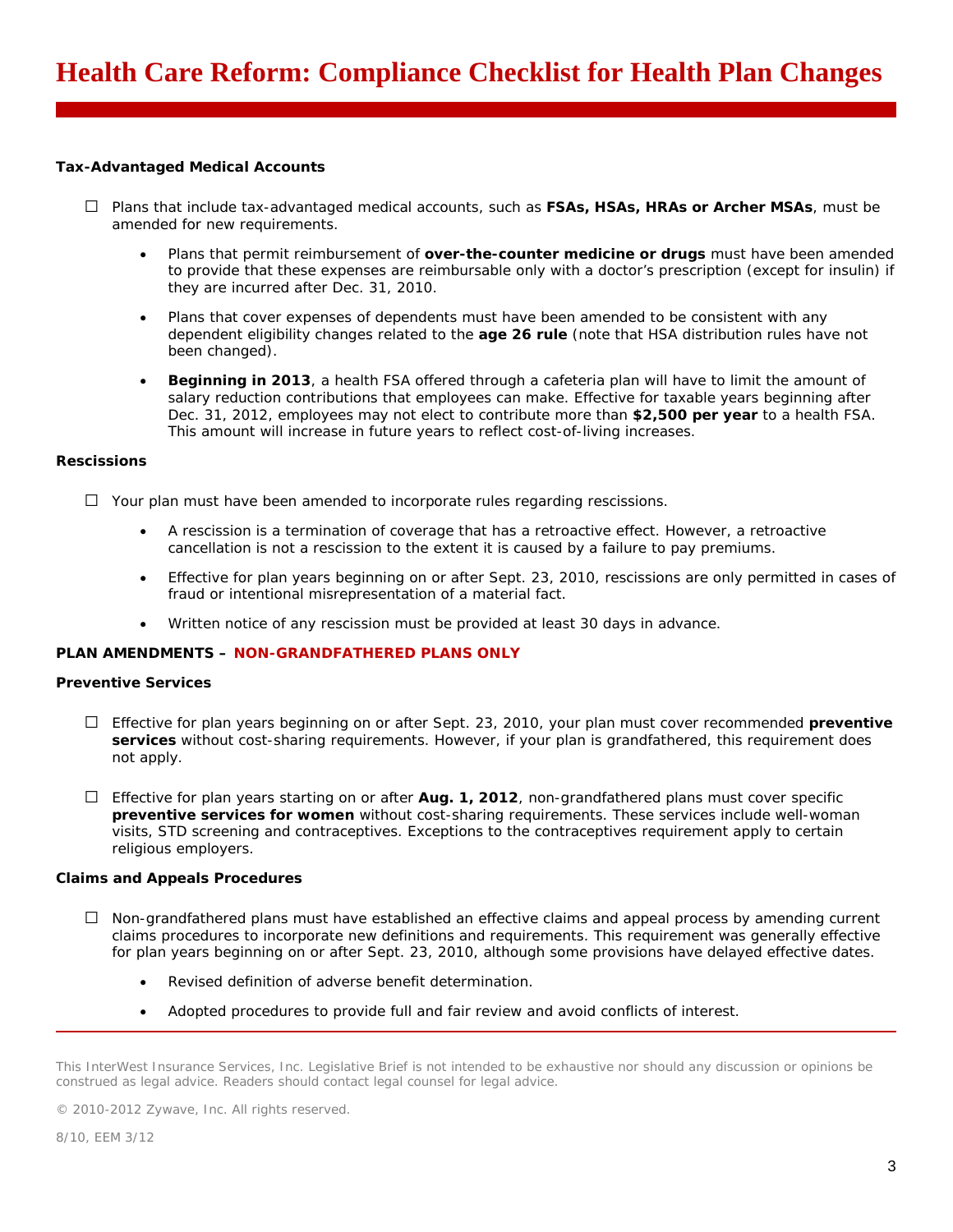- Ensure plan is following appropriate external review process.
- Include additional information in notices to claimants, such as information identifying the claim, reasons for the denial, the description of the appeals process and information regarding available consumer assistance (delayed until plan years beginning on or after **July 1, 2011**).
- Provide notices in a culturally and linguistically appropriate manner (delayed until plan years beginning on or after **Jan. 1, 2012**).

#### *Patient Protections*

 $\Box$  Effective for plan years beginning on or after Sept. 23, 2010, your plan must include patient protections.

- If the plan requires participants to choose a primary care provider, allow participant to choose any available participating primary care provider or pediatrician.
- Permit participants to obtain OB/GYN care without a pre-authorization or referral.
- Eliminate pre-authorization requirement for emergency services.
- Eliminate increased coinsurance or copayment requirements for out-of-network emergency services.
- $\Box$  Non-grandfathered plans must provide a notice of patient protections whenever the SPD or similar description of benefits is provided to a participant. Model language is available regarding this requirement from the DOL at: [www.dol.gov/ebsa/healthreform.](http://www.dol.gov/ebsa/healthreform)

## **OTHER REQUIREMENTS – ALL PLANS**

#### *Summary of Benefits and Coverage*

- □ Plans and insurance issuers must provide a **Summary of Benefits and Coverage** (SBC) to participants and beneficiaries.
	- The SBC is a concise document no more than four double-sided pages providing simple and consistent information about health plan benefits and coverage in plain language.
	- A template for the SBC is available, along with instructions and examples for completing the template and a uniform glossary of terms, at [http://cciio.cms.gov/resources/other/index.html#sbcug.](http://cciio.cms.gov/resources/other/index.html#sbcug)

 $\Box$  Plans and issuers must start providing the SBC as follows:

- Issuers must provide the SBC to health plans effective **Sept. 23, 2012**.
- Plans and issuers must provide the SBC to participants and beneficiaries who enroll or re-enroll during an open enrollment period beginning with the first day of the **first open enrollment period** that begins on or after **Sept. 23, 2012**.
- For participants who enroll in coverage other than through an open enrollment period (for example, newly eligible individuals and special enrollees), plans and issuers must provide the SBC beginning on the first day of the **first plan year** that begins on or after **Sept. 23, 2012**.

© 2010-2012 Zywave, Inc. All rights reserved.

This InterWest Insurance Services, Inc. Legislative Brief is not intended to be exhaustive nor should any discussion or opinions be construed as legal advice. Readers should contact legal counsel for legal advice.